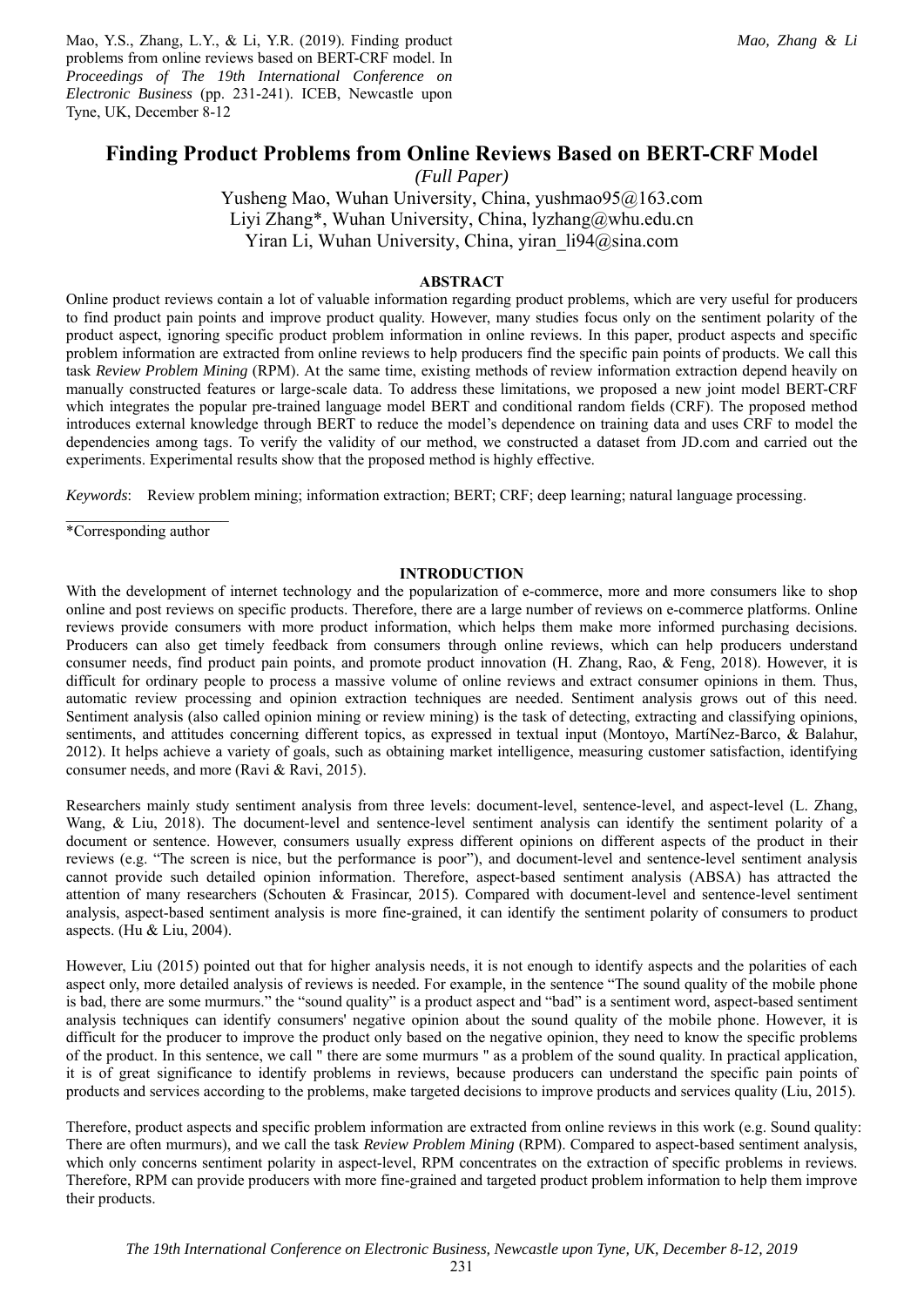Review information extraction is typically modeled as a sequence labeling task. The most commonly used model is conditional random fields (Lafferty, McCallum, & Pereira, 2001). However, the effect of conditional random fields (CRF) model depends heavily on manually constructed features, the process of constructing features is inefficient. With the development of deep learning technology, many studies apply deep learning to review information extraction recently (L. Zhang, Wang, & Liu, 2018). Deep learning models can automatically learn the features of the text, but they also require large-scale data to train their models, the lack of annotated review data limits the performance of them.

Recent studies have shown that the use of language models pre-trained with large-scale data is useful for a variety of NLP tasks (Devlin *et al.*, 2018; Peters *et al.*, 2018; Radford *et al.*, 2018). Therefore, to address the existing limitations of current methods, we proposed a joint model BERT-CRF which integrates the popular language model BERT (Devlin *et al.*, 2018) and CRF to extract the aspects and problems from online reviews. Bidirectional Encoder Representations from Transformers (BERT) is one of the critical innovations in the field of natural language processing, and it has achieved great success in many NLP tasks. Its main idea is to learn a lot of prior language knowledge from a large amount of unsupervised corpus through the language model task, and then to fine-tune on specific downstream tasks. Therefore, it can perform well on limited data. The proposed method fine-tunes BERT to learn the features of online reviews and uses CRF to model the dependencies among tags. To evaluate the proposed method, we constructed a dataset from JD.com, which contained 7645 annotated reviews. Experimental results show that the proposed method outperforms other popular methods at present, such as BI-LSTM-CRF.

The main contributions of this paper are as follows: (1) It proposed a new task called *review problem mining* (RPM), which can help producers find problems in products and services efficiently. (2) It proposed the BERT-CRF model for RPM based on the limitations of current methods. Experimental results show the effectiveness of the proposed method. This method can also be applied to some other review information extraction tasks such as aspect extraction (AE).

### **RELATED WORK**

Existing research has produced numerous methods for various tasks of review information extraction, which include both supervised learning and unsupervised learning methods. Unsupervised learning methods usually rely on the dictionary or syntactic rules. Hu and Liu (2004) used association rules to extract frequent nouns and noun phrases as aspects, and the adjectives closest to aspects as sentiment words. Qiu *et al.* (2009) proposed a double propagation method, given a set of sentiment words, which can use the dependencies between the aspect words and the sentiment words to identify new aspects and sentiment words in the reviews. Samha, Li, and Zhang (2014) identified aspects by querying related domain aspect name and synonym information in the WordNet dictionary. García-Pablos, Cuadros, and Rigau (2018) developed an unsupervised opinion mining system based on the topic model, which can automatically identify aspect words and sentiment words in reviews by given aspect and sentiment seeds. Im *et al.* (2019) proposed a method called confirmatory aspect-based opinion mining, which first splits the reviews into a set of clauses, then parses the clauses into a set of aspect-sentiment word pairs. These unsupervised methods most rely on the manual construction of dictionaries and syntactic rules, which is very time-consuming. At the same time, they crucially depend on the grammatical accuracy of the sentences.

Supervised learning methods are successfully applied to review information extraction. Jin, Ho, and Srihari (2009) proposed a lexicalized HMM model, which can identify aspects and sentiment words in reviews and determine the sentiment polarity. Jakob and Gurevych (2010) adopted conditional random fields (CRF), introduced features such as part of speech tags, tokens, short dependency paths, word distances to extract aspects from online reviews. Xiang, He, and Zheng (2018) used the kmeans++ algorithm to acquire multi-feature embedding and word clustering features and input these additional features to the CRF model for training. Laddha and Mukherjee (2018) proposed a hybrid method, LDA-CRF, which uses CRF to extract aspects and sentiment words, and then predicts sentiment scores through a regression method. These methods depend on manual construction and selection of features, which requires a lot of manual effort.

With the development of deep learning technology, many scholars apply deep learning to review information extraction. Poria, Cambria, and Gelbukh (2016) used a 7-layer deep convolutional neural network (CNN) to extract aspects from the reviews. Meanwhile, they developed a set of linguistic patterns and integrated them into the model. Wang *et al.* (2016) proposed a joint model RNCRF to extract aspects and sentiment words from the reviews, it can learn the high-level features and double propagates information between aspect and sentiment words. Jabreel, Hassan, and Moreno (2018) proposed a Bidirectional Gated Recurrent Unit (GRU) network model, the model can identify aspects in the tweet and the polarities of tweet towards each aspect. Wu *et al.* (2018) proposed a hybrid unsupervised method to extract aspects. The method first uses linguistic rules to extract phrase blocks as candidate aspects, and then it uses these texts with extracted chunks as pseudo annotated data to train a GRU network. Al-Smadi *et al.* (2019) used a character-level bidirectional long short-term memory (LSTM) along with CRF to extract aspects from reviews. These deep learning methods need many annotated data to train their models. The lack of annotated review data limits the performance of these methods.

Related researches mainly focus on the extraction of aspects and sentiment words, ignoring the extraction of specific product problems. Unlike them, RPM focuses on the extraction of specific problems in reviews, which helps producers find the pain points of products and improve the quality of products. Meanwhile, existing methods of review information extraction rely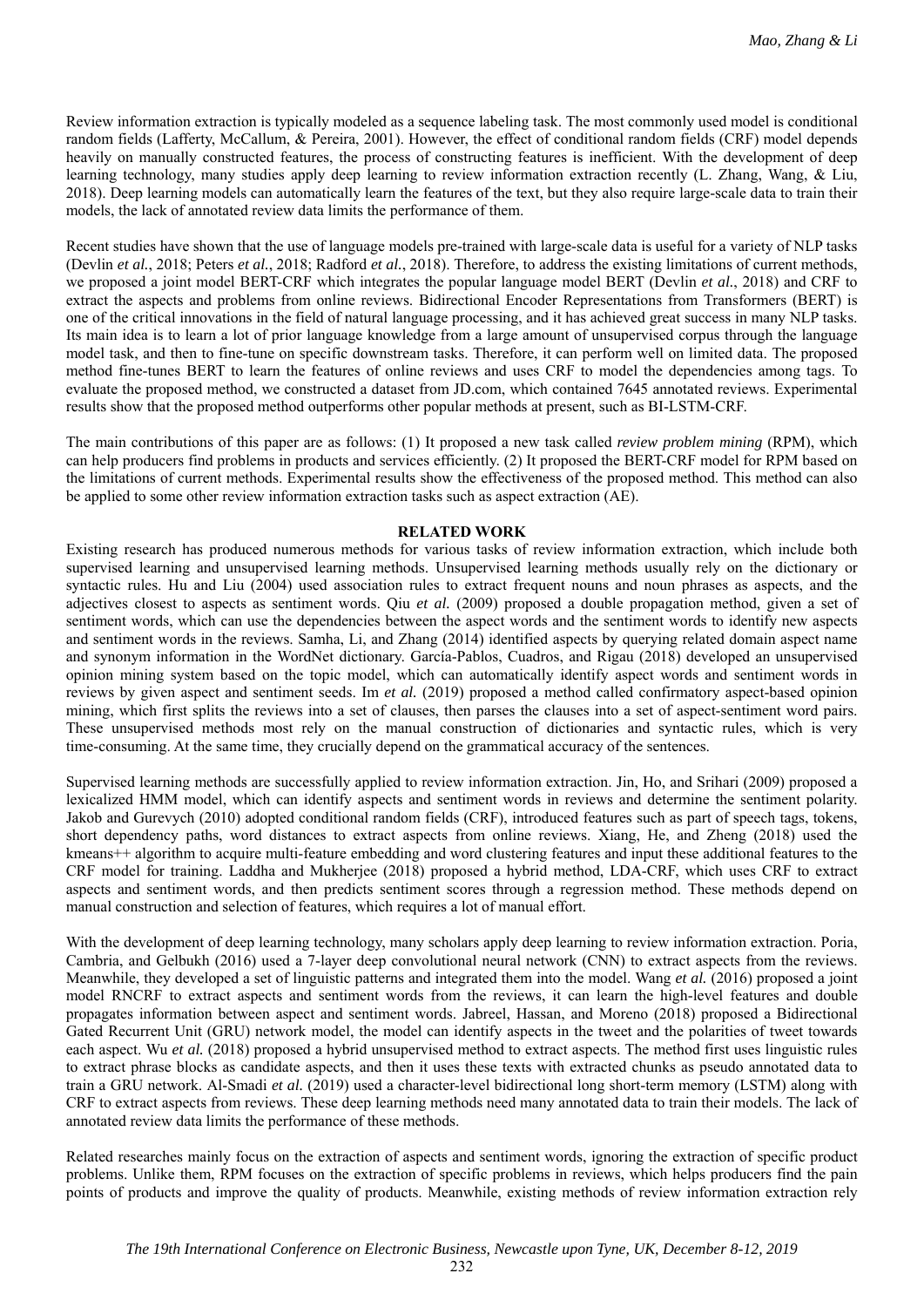heavily on manual constructed features or large-scale training data. In order to address these limitations, we proposed a new joint model BERT-CRF. Experimental results show the effectiveness of our method.

## **MODEL DESCRIPTION**

The pre-training of large language models requires large-scale data and sufficient computing resources. Therefore, redesigning and pre-training a language model is very expensive and unnecessary for most research works. In this paper, we choose Google's open-source pre-trained language model BERT as the basis of our model. In addition, there are strong dependencies among tags in the sequence labeling task, so we introduce the CRF layer to model the dependencies. In this section, we first introduce the basic architecture of BERT and CRF and then introduce the proposed joint model BERT-CRF in detail.

### **BERT**

BERT (Devlin *et al.*, 2018) is one of the most critical developments in the recent progress of the pre-trained language model (Peters *et al.*, 2018; Radford *et al.*, 2018). The idea behind the progress is that even if the word embeddings are trained from a large-scale unsupervised corpus, it is not enough to learn the contextual representation of the word only through limited supervised data on end tasks. BERT is based on a multi-layer bidirectional transformer encoder (Vaswani *et al.*, 2017), it aims to learn deep contextual representations of words by pre-training on large-scale unsupervised data. It adopts a fine-tuning approach, which can be applied to many downstream NLP tasks.

### *Input representations*

The input of BERT can be a single sentence or a pair of sentences, which are processed in slightly different ways. Since our task is a sequence labeling task, we will introduce the processing mode of a single sentence. In the task of a single sentence, each sentence is converted into a token sequence. The first and last tokens of each token sequence are special tokens ([CLS] and [SEP]). In the pre-training process of BERT, [CLS] is used to encode the information of the whole token sequence, and [SEP] is used to distinguish two sentences. They are not crucial for our task, but in order to be consistent with the pre-trained language model, they need to be preserved. For Chinese, each of the remaining tokens in the token sequence is a Chinese character. As shown in Figure 1, for each token in a token sequence, its input embedding is the sum of corresponding token embedding, segment embedding, and position embedding. Token embedding is related to the specific token. Segment embedding is intended to indicate which sentence the token belongs to, and all segment embeddings are the same for a single sentence. Position embedding is intended to represent the position of the token in the token sequence.



Figure 1: The input representations of BERT

## *BERT architecture*

BERT uses a multi-layer bidirectional transformer encoder instead of BI-LSTM. Compared to LSTM that processes the sequence step by step, the transformer can process the entire sequence in parallel, which speeds up the calculation. Figure 2 shows the architecture of BERT. Given a token sequence  $s = (t_1, t_2, \dots, t_N)$ , its input embeddings are formulated as  $\vec{x} = (\vec{x}_1, \vec{x}_2, \dots, \vec{x}_N)$ , where  $\vec{x}_i$  is the input embedding for  $t_i$ , N is the number of tokens in the token sequence. Then  $\vec{x}$  goes through multi-layer transformer blocks. Finally, we obtain the hidden states of the last layer (the output of the last transformer block)  $\vec{h} = (\vec{h}_1, \vec{h}_2, \dots, \vec{h}_N)$ . These hidden states can be considered as the features of the text, and they can be used for various NLP tasks such as sentence classification and sequence labeling.

233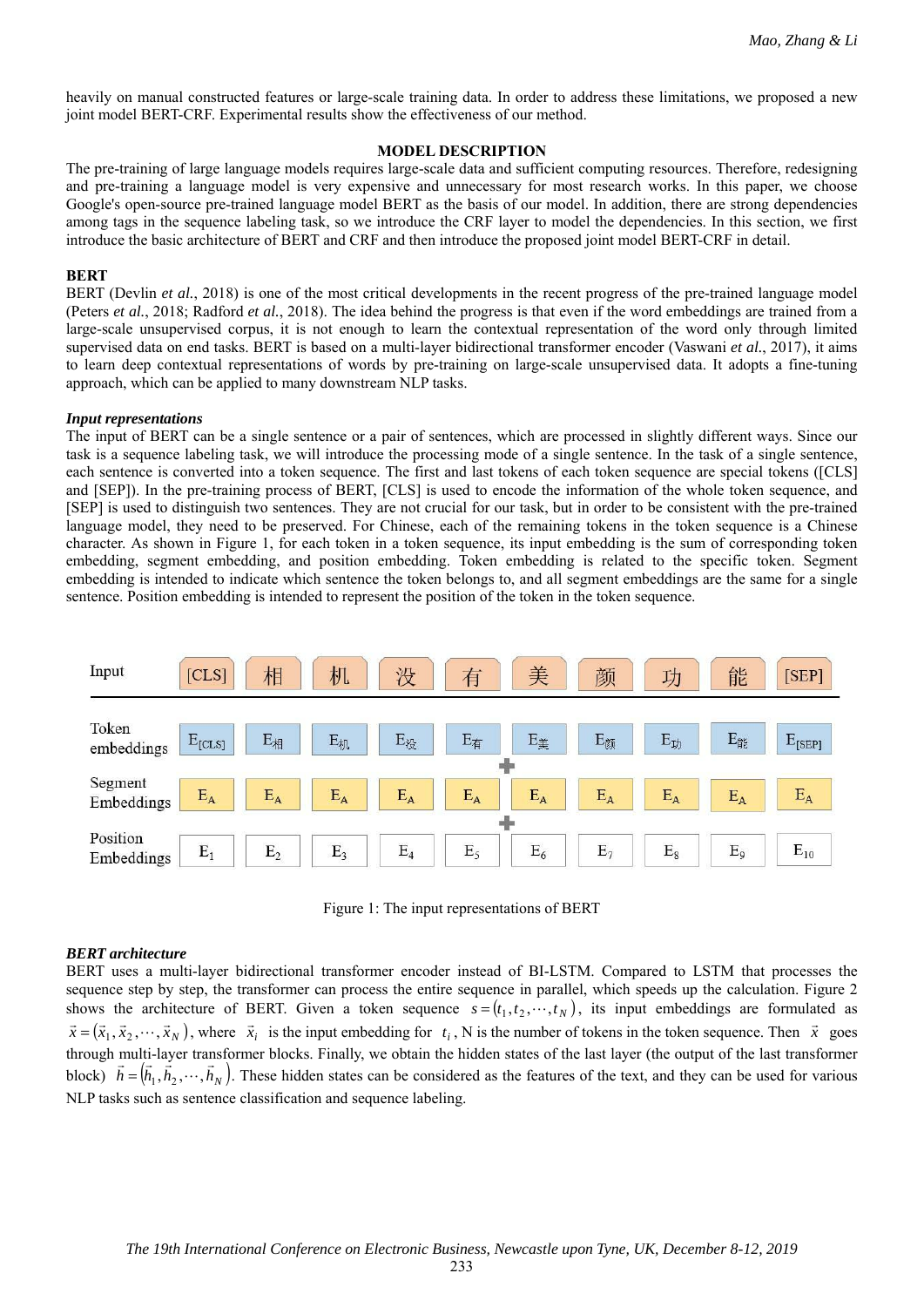

Figure 2: The architecture of BERT

Each transformer block includes a self-attention layer and a fully connected layer. transformer relies entirely on the self-attention mechanism to obtain context information so that it can compute in parallel. Figure 3 shows the architecture of a transformer block. Because introducing the transformer is not the focus of this paper, we will omit an exhaustive description of the transformer and refer readers to (Vaswani *et al.*, 2017).



Figure 3: The architecture of a transformer block

BERT was pre-trained on the large-scale document-level corpus using masked language model task (Taylor, 1953) and predicting the next sentence task. For Chinese, the parameters of BERT are set as follows:

**BERTBASE, Chinese**:12-layer, 768-hidden, 12-heads (in transformer), 110M parameters.

The Chinese model was pre-trained on Chinese Wikipedia articles, and we will fine-tune this language model on our dataset.

## **CRF**

Conditional random fields (CRF) (Lafferty, McCallum, & Pereira, 2001) is a conditional probability distribution model, it calculates the joint probability of a tag sequence under a given observation sequence. Linear-chain conditional random fields (linear-chain CRF) is the most commonly used conditional random fields model in the field of natural language processing,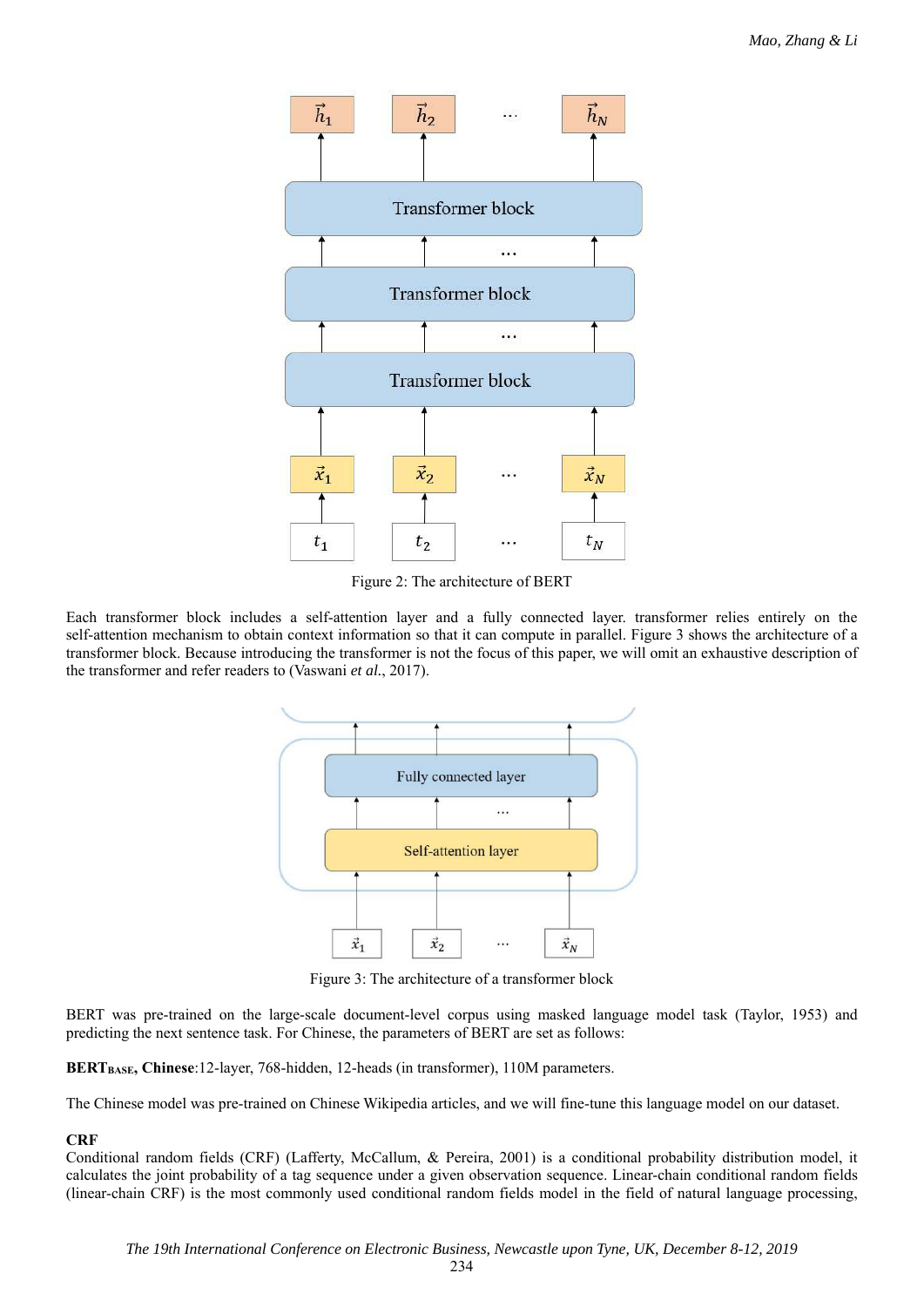which is widely used in various sequence labeling tasks (CRF mentioned in this paper refers to linear-chain CRF). Its basic architecture is shown in Figure 4. Given an observation sequence  $x = (x_1, x_2, \dots, x_N)$  and a tag sequence  $y = (y_1, y_2, \dots, y_N)$ , the probability  $P(y|x)$  of the tag sequence corresponding to *x* being *y* is as follows:

$$
P(y \mid x) = \frac{1}{Z(x)} \exp\left(\sum_{i,k} \lambda_k t_k (y_{i-1}, y_i, i) + \sum_{i,l} \mu_l s_l (y_i, x, i)\right)
$$
(1)

$$
Z(x) = \sum_{y} \exp\left(\sum_{i,k} \lambda_{k} t_{k} (y_{i-1}, y_{i}, i) + \sum_{i,l} \mu_{l} s_{l} (y_{i}, x, i)\right)
$$
(2)

Where  $Z(x)$  is a normalized factor,  $t_k(y_{i-1}, y_i, i)$  is the transition function, representing the score of the transition from the tag  $y_{i-1}$  at the position  $i-1$  to the tag  $y_i$  at the position  $i$ .  $s_i(y_i, x, i)$  is the state function, representing the score of the tag is  $y_i$  on the position *i* of the tag sequence. The values of these two functions are usually 1 or 0.  $\lambda_k$  and  $\mu_l$  are the weights of the transition function and state function.



Figure 4: Linear-chain CRF

#### **BERT-CRF Model**

Although BERT can well learn the features of the text, it cannot model the dependencies among output tags (e.g. meaningful tags always start with B). Therefore, it is necessary to model the dependencies among tags using CRF. We combine BERT and a CRF layer to form the BERT-CRF model, which is shown in Figure 5. This model can efficiently learn the features of text via BERT and obtain sentence-level tag information via a CRF layer. The CRF layer has a transition matrix as parameters. With such a layer, we can effectively use the surrounding tags to predict the current tag.



Figure 5: The architecture of BERT-CRF

*The 19th International Conference on Electronic Business, Newcastle upon Tyne, UK, December 8-12, 2019*  235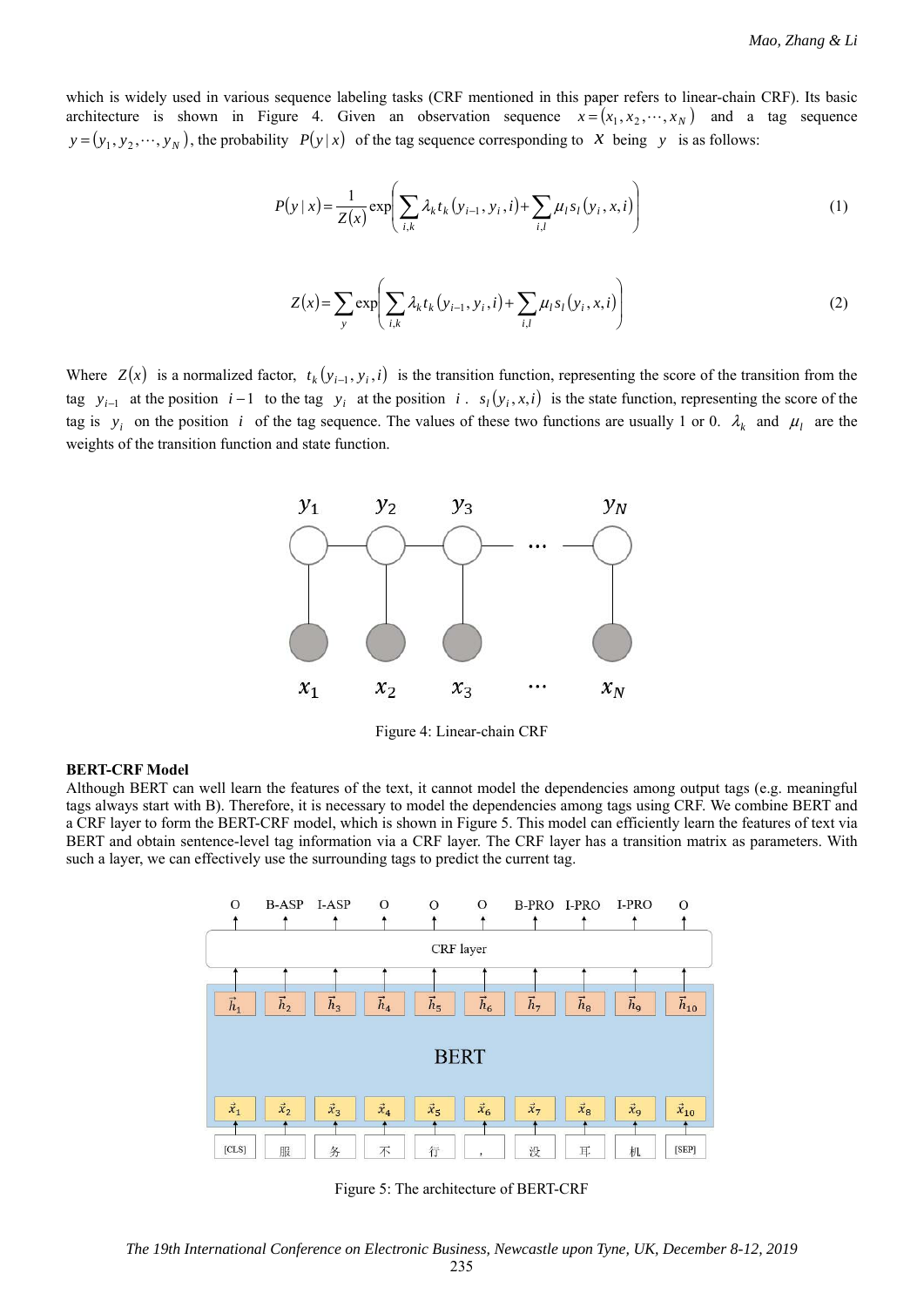Given a token sequence  $s = (t_1, t_2, \dots, t_N)$ , its input embeddings are  $\vec{x} = (\vec{x}_1, \vec{x}_2, \dots, \vec{x}_N)$ . After a multi-layer transformer encoder, we first obtain the hidden states of BERT's last layer as  $\vec{h} = (\vec{h}_1, \vec{h}_2, \dots, \vec{h}_N)$ , where  $\vec{h}_i \in \mathbb{R}^H$ , *H* is BERT's hidden dimensions, equal to 768. Then *h*  $\overline{\phantom{a}}$ is converted to the matrix  $\varphi$  by the parameter matrix  $W_{\varphi}$ :

$$
\varphi = \vec{h}^{\mathrm{T}} \bullet W_{\varphi} \tag{3}
$$

Where  $W_{\varphi} \in \mathbb{R}^{H \times K}$ , *K* is the number of tags.  $\varphi \in \mathbb{R}^{N \times K}$  is the score matrix, and  $\varphi_{i, y_i}$  is the score of the tag is  $y_i$  on the position *i* of the tag sequence. To model the dependencies among tags, we introduce a state transition parameter matrix  $A \in \mathbb{R}^{K \times K}$ ,  $A_{y_{i-1}, y_i}$  is the score of the transition from the tag  $y_{i-1}$  to tag  $y_i$ . We now denote BERT's parameters as  $\theta$ , and the parameters of BERT-CRF are  $\tilde{\theta} = \theta \cup W_{\varphi} \cup A$ . For a prediction sequence  $\hat{y} = (\hat{y}_1, \hat{y}_2, \dots, \hat{y}_N)$ , we formulate its score to be:

$$
sc(s, \hat{y}, \widetilde{\theta}) = \sum_{i=1}^{N} A_{\hat{y}_{i-1}, \hat{y}_i} + \sum_{i=1}^{N} \varphi_{i, \hat{y}_i}
$$
(4)

The softmax function over all possible tag sequences produces the probability  $P(\hat{y} | s, \tilde{\theta})$  of the sequence  $\hat{y}$ :

$$
P(\hat{y} \mid s, \widetilde{\theta}) = \frac{\exp(sc(s, \hat{y}, \widetilde{\theta}))}{\sum_{\widetilde{y} \in Y_s} \exp(sc(s, \widetilde{y}, \widetilde{\theta}))}
$$
(5)

Where  $Y_s$  is the set of all possible tag sequences for *s*. We denote the correct tag sequence as  $y = (y_1, y_2, \dots, y_N)$ , during the training, we maximize the log-probability  $L(\tilde{\theta})$  of *y*:

$$
L(\widetilde{\theta}) = \log P(y \mid s, \widetilde{\theta}) \tag{6}
$$

As can be seen from the above formula, we want the model to generate a meaningful tag sequence. When decoding, dynamic programming (Rabiner, 1989) can be used to obtain the optimal tag sequence. we predict the tag sequence that obtains the maximum score given by:

$$
y^* = \underset{\widetilde{y} \in Y_s}{\operatorname{argmax}} sc(s, \widetilde{y}, \widetilde{\theta})
$$
\n(7)

The training procedure of the BERT-CRF model is shown in Algorithm 1. In each epoch, we divide the data into multiple batches and feed one batch into the model each time. For each batch, we first run the BERT-CRF model forward pass. As a result, we obtain a loss  $L(\tilde{\theta})$ . We then run the BERT-CRF model backward pass to compute gradients for all model parameters  $\widetilde{\theta}$  . Finally, we update all parameters  $\widetilde{\theta}$  .

**Algorithm 1**: BERT-CRF training procedure

1: **for** each epoch **do**

 $\overline{a}$ 

```
2: for each batch do
```
- 3: 1) BERT model forward pass
- 4: 2) CRF layer forward pass
- 5: 3) calculate the loss
- 6: 4) CRF layer backward pass
- 7: 5) BERT model backward pass
- 8: 6) update parameters

9: **end for** 10: **end for** 

#### **EXPERIMENTS**

In this section, we will introduce our experiments. The primary process of the experiments is shown in Figure 6. Besides, in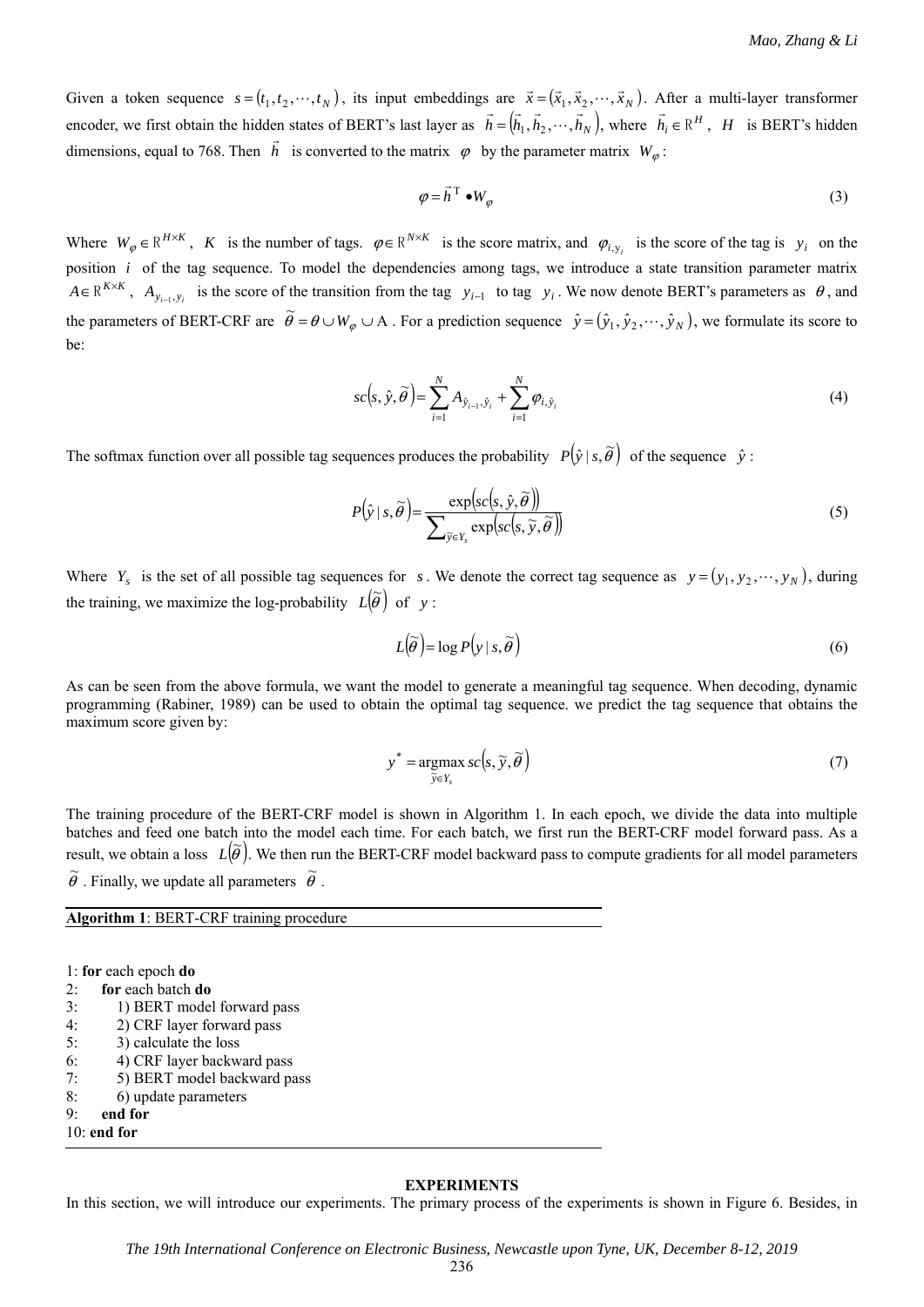order to verify the effectiveness of our method, we also compared three commonly used methods of review information extraction at present and reported the comparison results.



Figure 6: The experimental process

### **Dataset**

#### *Data collection and preprocessing*

As there are no existing datasets for RPM, we constructed a dataset. We developed a web crawler using python and used the crawler to crawl 190251 mobile phone reviews from JD.com, then we cleaned the original reviews and got 172200 valid reviews.

The review cleaning process includes: (1) Delete the system default praise; (2) Delete the reviews without Chinese characters; (3) Convert uppercase English letters in the reviews to lowercase English letters; (4) Convert the traditional characters in the reviews to simplified characters; (5) Delete special symbols in the reviews, such as emoticons; (6) Delete duplicate reviews; (7) Delete the reviews with length less than 3.

We did not carry out Chinese word segmentation, because :(1) BERT was pre-trained based on Chinese characters, our input format needs to be consistent with the pre-trained language model. (2) For Chinese, especially social network corpus, the effect of existing word segmentation tools is not very ideal. Inaccurate segmentation results will mislead training and reduce the effect of model, deep learning models should learn such knowledge from data.

## *Data annotation*

Since BERT-CRF is a supervised learning method, data annotation is required. We annotated 7600 reviews, the length distribution of which is shown in Figure 7.



Figure 7: The length distribution of reviews

Neutral and negative reviews are usually shorter than positive reviews. To ensure the balance of the data, there are more neutral reviews and negative reviews than positive reviews in the annotated reviews. The specific distribution is shown in Figure. 8.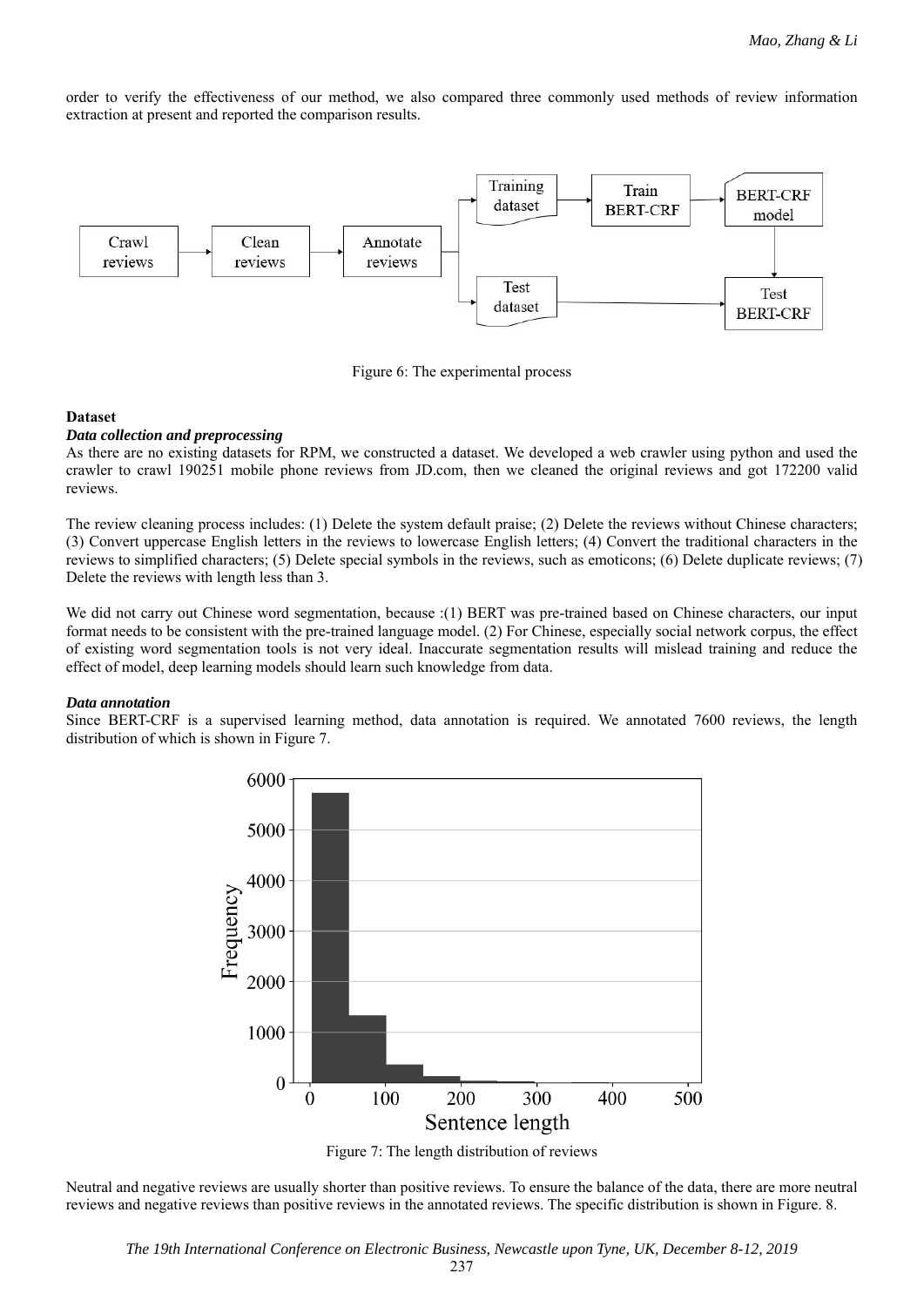

Figure 8: The distribution of positive reviews, neutral reviews, and negative reviews

In the sequence labeling task, each character in the text is assigned a tag. Because the aspects and problems are usually composed of multiple characters, a unified tagging scheme is needed. In this paper, we follow the BIO (Beginning, Inside, and Other) tagging scheme. We use ASP for aspect, PRO for problem and O for others, and then we have five tags {B-ASP, I-ASP, B-PRO, I-PRO, O}, where B-, I- indicate beginning and inside positions of the aspect or problem.

To ensure the quality of the annotation, 7,645 reviews were annotated by the same annotator. Then we divided the annotated reviews data into the training dataset and test dataset according to the ratio of 7:3. Table 1 shows the basic information on the training dataset and test dataset.

| Table 1: The basic information on the training dataset and test dataset |         |        |              |       |         |      |  |
|-------------------------------------------------------------------------|---------|--------|--------------|-------|---------|------|--|
|                                                                         | reviews | tokens | <b>B-ASP</b> | LASP  | $B-PRO$ | LPRO |  |
| training set 5353                                                       |         | 208171 | 8286         | 11967 | 2050    | 2922 |  |
| test set                                                                | 2292    | 90175  | 3497         | 5060  | 930     | 1290 |  |

Table 2 shows an example of the training data.

| Table 2: An example of the training data |              |         |   |  |         |         |        |  |  |
|------------------------------------------|--------------|---------|---|--|---------|---------|--------|--|--|
|                                          | 甲            |         | 部 |  |         |         | 息      |  |  |
| <b>B-ASP</b>                             | LA SP        | LA SP   |   |  | $R-PRO$ | '-PR∩   | LPR C  |  |  |
|                                          | 屏            | 幕       | 偶 |  |         | 黑       | 屏      |  |  |
|                                          | <b>B-ASP</b> | . A S P |   |  |         | $R-PRO$ | $-PRO$ |  |  |

## *Pre-trained character embeddings*

BERT-CRF does not require pre-trained character embeddings as input, but the models for comparison require that for better results. Therefore, we adopt the 172200 reviews after cleaning as character embeddings training corpus and then used the skip-gram model (Mikolov *et al.*, 2013) to generate character embeddings. The dimension of each character embedding is set to 100, and the window size is set to 5.

## **Experimental Settings**

We program in python and develop the model using the deep learning framework TensorFlow. Our experiment is implemented on the hardware with NVIDIA GeForce GTX 1080Ti.

# *Hyper-parameters*

We adopt **BERT** BASE as the basis for our model, it has 12 layers, 768 hidden dimensions, and 12 heads of self-attention. We apply dropout to *h* with a dropout rate of 0.1. The max sequence length is set to 128. We use Adam optimizer with the learning rate of 5e-5, warmup proportion of 0.1. We train 10 epochs on the training dataset with a batch size of 32.

# *Compared methods*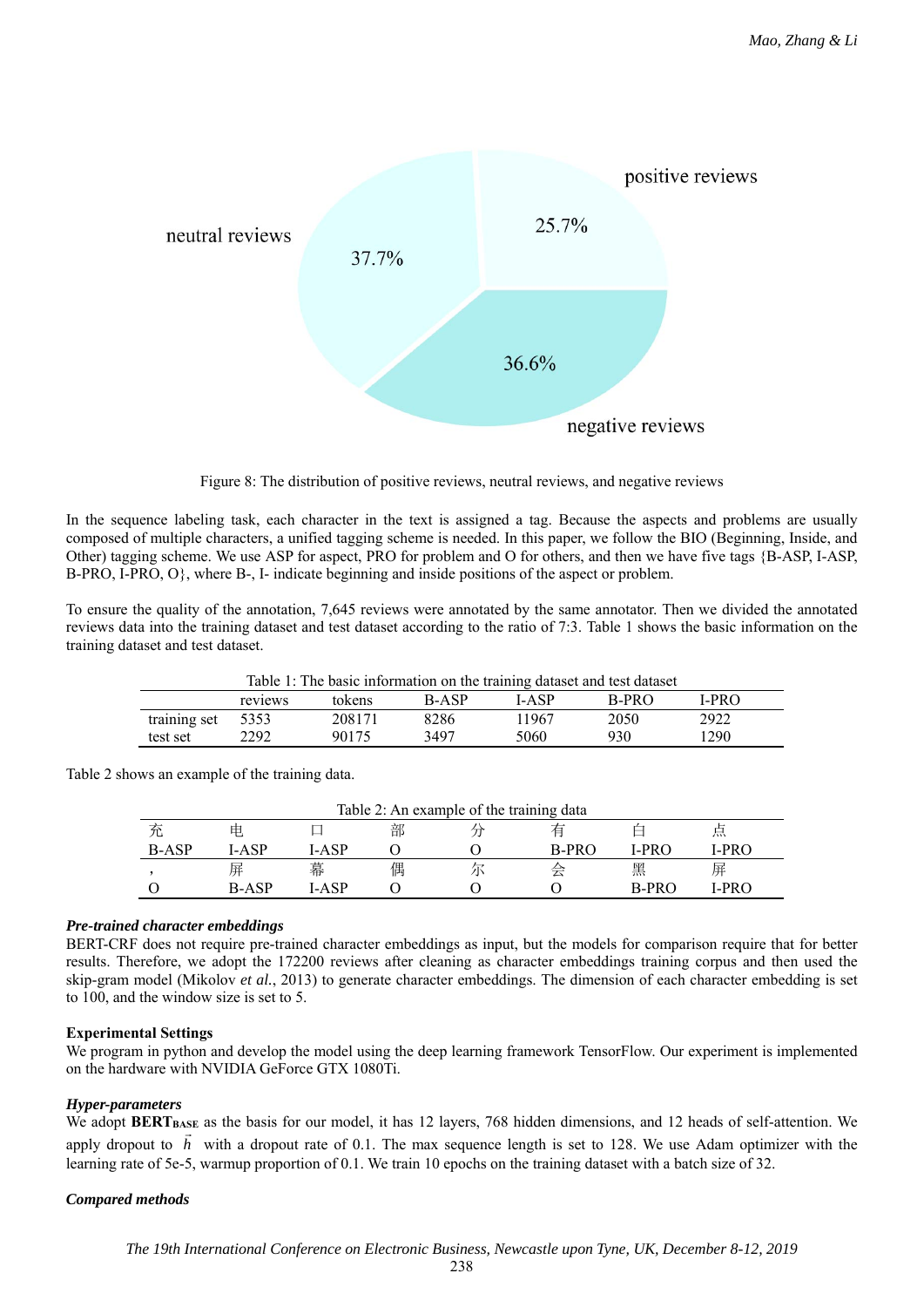In order to verify the effectiveness of the proposed method, we compared several commonly used methods of review information extraction at present. We have three baselines: CRF, BI-LSTM-CRF, BI-GRU-CRF.

**CRF:** Conditional random fields (Lafferty, McCallum, & Pereira, 2001) is a classic method of sequence labeling. We use the open-source tool CRF++ to implement the CRF model and provide the context characteristics of each character to the CRF model for training.

**BI-LSTM-CRF:** BI-LSTM-CRF (Lample *et al.*, 2016) can use past and future input features via a BiLSTM network and sentence-level tag information via a CRF layer. LSTM (Graves & Schmidhuber, 2005; Hochreiter & Schmidhuber, 1997) is one of the most common variants of recurrent neural networks (RNN), it is better at discovering and exploiting long-range dependencies in data than RNN. We use the pre-trained character embeddings as the input of BI-LSTM-CRF.

**BI-GRU-CRF:** This method is similar to BI-LSTM-CRF, except that it uses the GRU cell instead of the LSTM cell. GRU (Cho *et al.*, 2014) cell is a simplification of LSTM cell, and it can also model long-range dependencies in data. We also use the pre-trained character embeddings as the input of BI-GRU-CRF.

The hyper-parameter settings for all models are shown in Table 3.

| hyper-parameter | <b>BERT-CRF</b> | <b>BI-LSTM-CRF</b> | <b>BI-GRU-CRF</b> | <b>CRF</b> |  |
|-----------------|-----------------|--------------------|-------------------|------------|--|
| character       |                 |                    |                   |            |  |
| embedding       | 768             | 100                | 100               |            |  |
| dimensions      |                 |                    |                   |            |  |
| hidden          | 768             | 100                | 100               |            |  |
| dimensions      |                 |                    |                   |            |  |
| max sequence    | 128             | 128                | 128               | 128        |  |
| length          |                 |                    |                   |            |  |
| optimizer       | Adam            | Adam               | Adam              |            |  |
| learning rate   | $5e-5$          | $1e-3$             | $1e-3$            |            |  |
| epochs          | 10              | 60                 | 60                | 200        |  |
| dropout rate    | 0.1             | 0.6                | 0.5               |            |  |
| cost parameter  |                 |                    |                   | 3          |  |

Table 3: The hyper-parameter settings

### *Evaluation metrics*

In this paper, we use precision, recall, and F1 score as the evaluation metrics of the experimental results. In practice, we prefer to identify as many problems as possible in reviews, so recall and F1 score are major evaluation metrics. Meanwhile, in a sequence labeling task, we pay more attention to meaningful tags, so the tag O is not considered in the calculation. The evaluation metrics are calculated by the following formulas:

$$
precision = \frac{TP}{TP + FP}
$$
 (8)

$$
recall = \frac{TP}{P}
$$
 (9)

$$
F1 = \frac{2}{1/\text{precision} + 1/\text{recall}}
$$
 (10)

Where TP indicates that the example is positive and the prediction result is true. FP indicates that the example is positive, but the prediction result is false. P indicates all positive examples. In this paper, the positive examples refer to the aspects or problems in the reviews. F1 score is twice the harmonic mean of precision and recall.

|           | Table 4: The experimental results |  |           |        |  |
|-----------|-----------------------------------|--|-----------|--------|--|
| aspects   |                                   |  | problems  |        |  |
| precision | recall                            |  | precision | recall |  |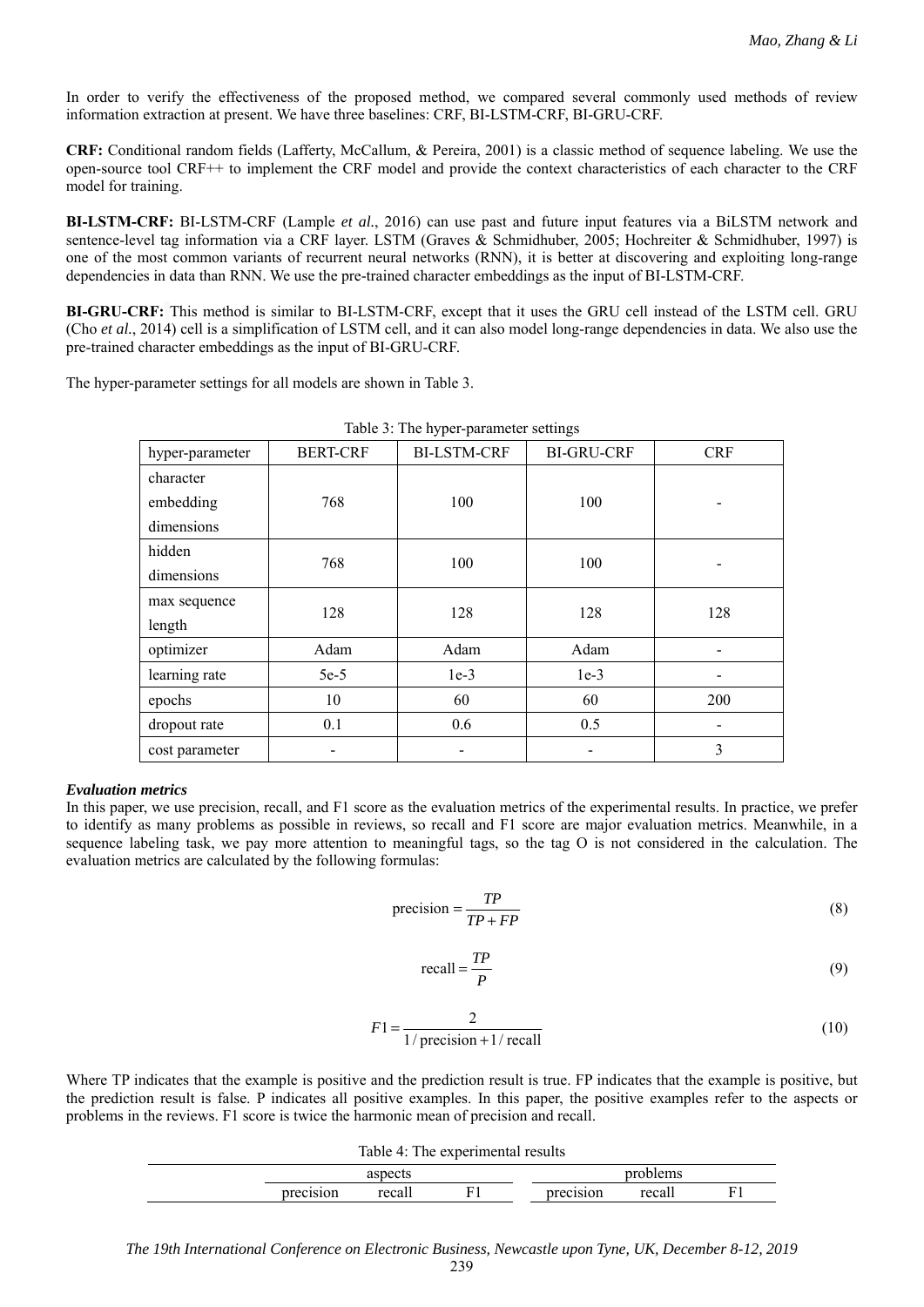| CRF                | 94.04 | 93.09 | 93.56 | 72.72 | 51.92 | 60.59 |
|--------------------|-------|-------|-------|-------|-------|-------|
| BL-GRU-CRE         | 92.51 | 93.71 | 93.11 | 75.06 | 73.83 | 74.44 |
| <b>BI-LSTM-CRF</b> | 91.64 | 94.83 | 93.21 | 75.28 | 73.06 | 74.16 |
| BERT-CRF           | 94.37 | 95.85 | 95.11 | 76.66 | 78.25 | 77.45 |

#### **Result Analysis**

We report all models' performance on test data in Table 4. We observed that the proposed joint model BERT-CRF converges faster, and its precision, recall, and F1 score are better than other models. We believe that the main reason is that BERT was pre-trained on the large-scale corpus, it has much prior knowledge so that it can perform better on limited annotated examples.

We noticed that the extraction effect of all models on the problems is much lower than that on the aspects. We suspect that there are two reasons: (1) The number of problems in the training data is less than the number of aspects, the lack of training examples leads to the reduction of extraction effect. (2) The aspect expressions in the reviews are relatively fixed and straightforward, with apparent features. However, the problem expressions are very complex, often a phrase or clause, which makes them challenging to extract.

We found that the precision of the CRF model is well, but the recall is significantly lower than other models, which indicates that the generalization ability of the CRF model is insufficient. We suspect the reason is that CRF is a shallow machine learning model, which relies heavily on manually constructed features. Therefore, it does not well identify examples that do not appear in the training data. Deep learning models can automatically learn the high-level features of the text, such as semantic features, so they have better generalization ability. Generalization ability is beneficial for problem extraction because problem expressions are usually very diverse and arbitrary, the powerful generalization ability enables the model to identify the examples that do not appear in the training data.

#### **CONCLUSION**

We proposed a new task called *review problem mining* (RPM). Compared with aspect-based sentiment analysis, which focuses on the sentiment polarity of aspect, RPM focuses more on the extraction of product problem information in reviews, which is helpful for producers to find the specific pain points of products and improve the quality of products. Meanwhile, to address the limitations of current methods of review information extraction, we proposed a new joint model BERT-CRF, which introduces external knowledge through BERT to reduce the model's dependence on data. To verify the effectiveness of the proposed method, we constructed a dataset from JD.com and carried out experiments. Experimental results show that the proposed method is highly effective. This method can also be applied to other review information extraction tasks such as aspect extraction and sentiment word extraction.

However, this study still has some limitations. For example, the BERT used in our work was pre-trained on Wikipedia articles and has almost no understanding of the review text, which leads to BERT's lack of domain knowledge and limits the effect of the model. Future research can post-train BERT on a large-scale review corpus in the domain of e-commerce, which may make the model perform better. Moreover, some problem expressions in reviews are very long, so how to extract these long problem expressions is also an important research topic in the future.

#### **ACKNOWLEDGMENT**

This work was supported by grant No. 71874126, 71373192 from the National Natural Science Foundation of China.

#### **REFERENCES**

- Al-Smadi, M., Talafha, B., Al-Ayyoub, M., & Jararweh, Y. (2019). Using long short-term memory deep neural networks for aspect-based sentiment analysis of arabic reviews. *International Journal of Machine Learning and Cybernetics, 10*(8), 2163-2175.
- Cho, K., Van Merriënboer, B., Gulcehre, C., Bahdanau, D., Bougares, F., Schwenk, H., & Bengio, Y. (2014). Learning phrase representations using rnn encoder-decoder for statistical machine translation. *arXiv preprint arXiv:1406.1078*.
- Devlin, J., Chang, M.-W., Lee, K., & Toutanova, K. (2018). Bert: Pre-training of deep bidirectional transformers for language understanding. *arXiv preprint arXiv:1810.04805*.
- García-Pablos, A., Cuadros, M., & Rigau, G. (2018). W2vlda: Almost unsupervised system for aspect based sentiment analysis. *Expert Systems with Applications, 91*, 127-137.
- Graves, A., & Schmidhuber, J. (2005). Framewise phoneme classification with bidirectional lstm and other neural network architectures. *Neural networks, 18*(5-6), 602-610.

Hochreiter, S., & Schmidhuber, J. (1997). Long short-term memory. *Neural computation, 9*(8), 1735-1780.

- Hu, M., & Liu, B. (2004). Mining and summarizing customer reviews*.* In *Proceedings of the tenth ACM SIGKDD international conference on Knowledge discovery and data mining* (pp. 168-177). ACM
- Im, J., Song, T., Lee, Y., & Kim, J. (2019). Confirmatory aspect-based opinion mining processes. *arXiv preprint arXiv:1907.12850*.